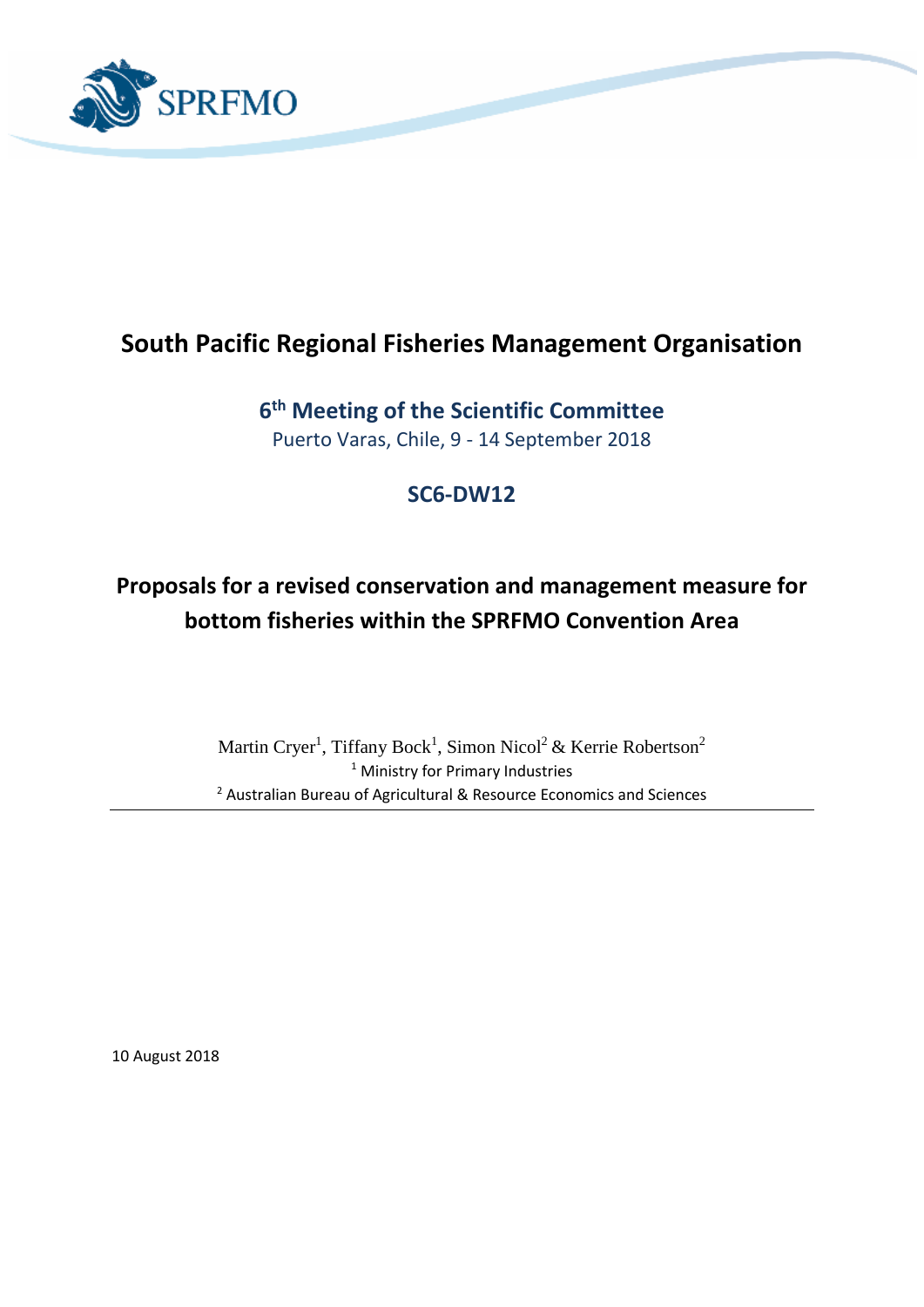## 1. Purpose of paper

This paper updates the Scientific Committee on progress towards the development of proposals for a new conservation and management measure (CMM) for bottom fishing throughout the SPRFMO Area. The main focus of the paper is on scientific aspects of the work related to current bottom fisheries in the western part of the SPRFMO Area and the Committee's approval for these methods is sought.

Australia and New Zealand updated the Commission in January 2018 on progress as at the end of 2017 and provided a draft CMM as an [information paper](http://www.sprfmo.int/assets/2018-COMM6/COMM6-INF09-NZ-bottom-Fishing.pdf) and a supporting summary [document.](http://www.sprfmo.int/assets/2018-COMM6/COMM6-INF05-rev1-New-Zealand-Background-paper-covering-the-new-bottom-fishing-CMM.pdf) This paper summarises work to support the development of a proposed bottom fishing CMM since the Commission meeting in January 2018.

# 2. Elements of a Bottom Fishing CMM

#### 2.1. Fishing areas

Any new conservation and management measure (CMM) for bottom fishing will require the identification of areas where bottom fishing will be permitted in the future.

#### 2.2. Catch limits

Catch limits based on each stock's biological characteristics should be determined to ensure the fisheries' long term sustainability. A tiered stock assessment framework is required to ensure catch limits include the precaution necessary to accommodate for uncertainties in available data and methods. The key target species (orange roughy) probably continues to warrant the most work at this stage.

#### 2.3.VME identification/mapping

Because biological information on deep-sea fauna in the SPRFMO Area is sparse, the known and likely distribution of vulnerable marine ecosystems (VMEs) has had to be estimated using predictive models. Such models have been under development for several years at a range of spatial scales.

#### 2.4. Spatial management – open (managed) and closed areas

Guidance for Scientific Committee for several years has been that a spatial management approach to bottom fisheries is preferred. Information on the location and amount of fisheries catch and the known and likely distribution of VMEs can be considered together in the design of such measures. Spatial decision support software has been used to integrate the information and explore the relative benefits of candidate spatial management settings and areas. Work has continued to fine-tune the indicative boundaries provided to Commission in January 2018.

#### 2.5. Encounter protocols for VMEs inside the managed areas

Notwithstanding the focus on a spatial management approach, Australia and New Zealand included a VME encounter protocol in their draft CMM for Commission. This is regarded very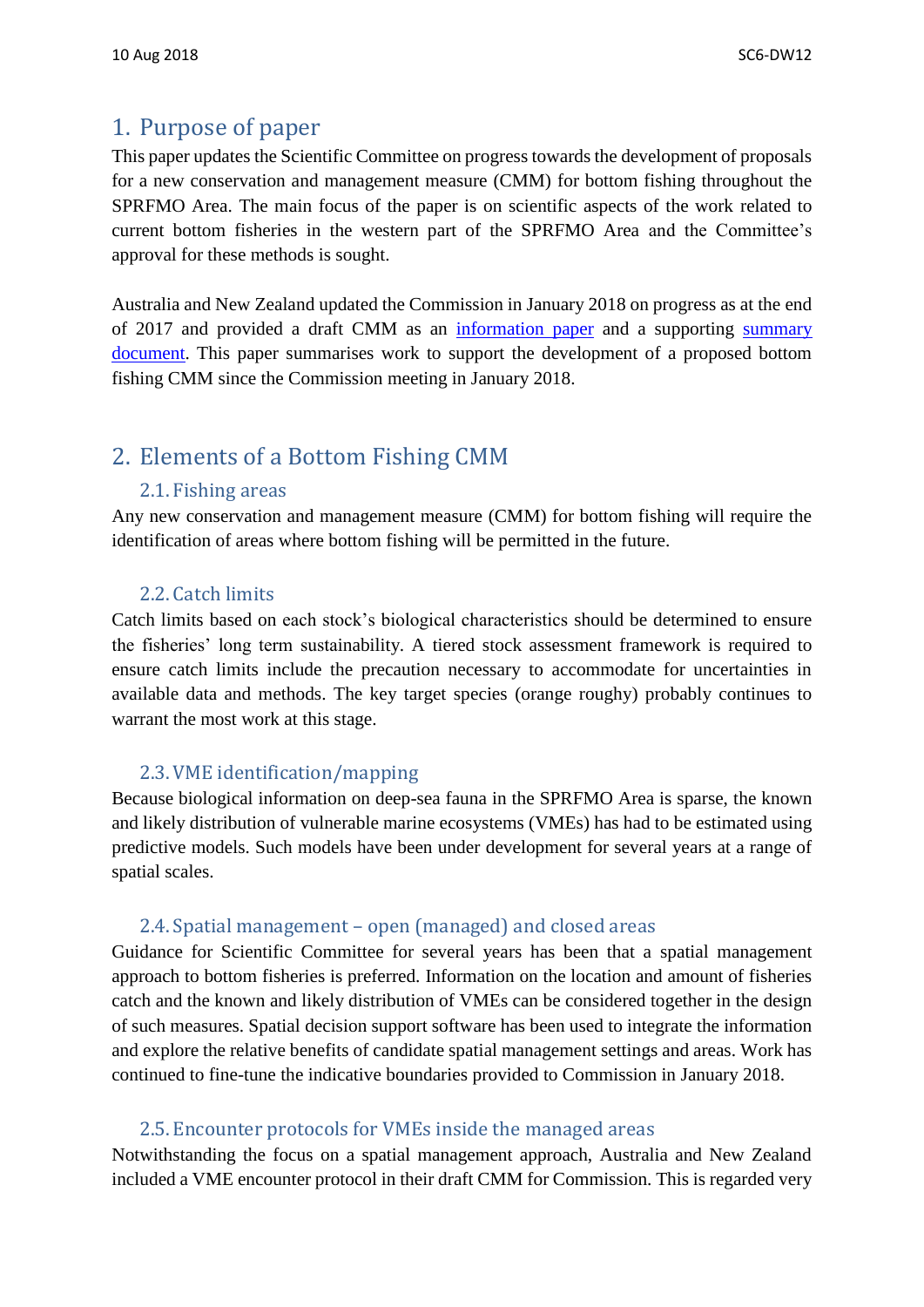much as a "back stop" measure to allow a rapid response to benthic bycatch events that suggest that the models used to predict the distribution of VME taxa are misleading (following guidance in <u>SC-05's report</u><sup>1</sup>).

### 3. Progress on each element of a Bottom Fishing CMM

New Zealand has been working for some time on low-information stock assessment approaches, models for predicting the distribution of VMEs, and the application of spatial decision support tools. Periodic updates have been provided to SC. At SC-03, Australia, New Zealand, and Chile agreed to work together on finalising these analyses to underpin a new CMM for bottom fishing and a draft CMM and a supporting paper were provided to the Commission in early 2018 (see [Bottom Fishing CMM Information Paper\)](http://www.sprfmo.int/assets/2018-COMM6/COMM6-INF05-rev1-New-Zealand-Background-paper-covering-the-new-bottom-fishing-CMM.pdf).

#### 3.1. Fishing areas

Only Australia and New Zealand have current bottom fisheries in the SPRFMO Area (these are summarised in the [Australian](http://www.sprfmo.int/assets/Meetings/Meetings-before-2013/Scientific-Working-Group/SWG-10-2011/SWG-10-DW-01a-Australian-BFIA-Final-Report.pdf) BFIA and [New Zealand BFIA\)](http://www.sprfmo.int/assets/Meetings/Meetings-before-2013/Scientific-Working-Group/SWG-06-2008/a-Miscellaneous-Documents/New-Zealand-Bottom-Fishery-Impact-Assessment-v1.3-2009-05-13.pdf) and these two Members have been working closely together, with support from Chile and the EU, to develop potential measures. A draft CMM including indicative catch limits and management approaches to avoiding significant adverse impacts on vulnerable marine ecosystems were presented to Commission and feedback was received from several Members at that meeting.

#### 3.2. Catch limits

**.** 

Catch limits based on each stock's biological characteristics will be determined to ensure the fisheries' long term sustainability. A tiered stock assessment framework was agreed by SC-05 and this is being population to enable the determination of catch limits that are sufficiently precautionary to accommodate for uncertainties in available data and methods. Various analyses are underway to assess risks posed by fishing and to determine precautionary catch limits where necessary. This work is most advanced for the main target species, orange roughy, but a range of other assessment approaches are being considered for lesser target species and bycatch species. Several papers in this area were considered by SC-05 and at two preceding deepwater workshops and advice on catch limits for orange roughy was given to Commission. The following papers to SC-06 relate primarily to this element:

- Cordue (SC-06-DW-05): A generic acoustic survey design for spawning orange roughy aggregations within the SPRFMO Area;
- Georgeson, Nicol, & Cryer (SC-06-DW-06): Interim categorisation of SPRFMO species into tiered assessment framework and exploration of assessment options based on data availability;
- Georgeson, Nicol, Rigby, Duffy?, Francis? (SC-06-DW-08): Quantitative and semiquantitative risk assessment for deepwater sharks caught in SPRFMO bottom fisheries;

<sup>&</sup>lt;sup>1</sup> SC-05 **agreed** that, should a move-on rule be implemented as part of the revised CMM for bottom fisheries, the threshold for triggering such a rule should be high. Ideally a move-on response should follow more than one encounter involving weights of bycatch of benthic fauna that would indicate the models used to predict the distribution of VME taxa are misleading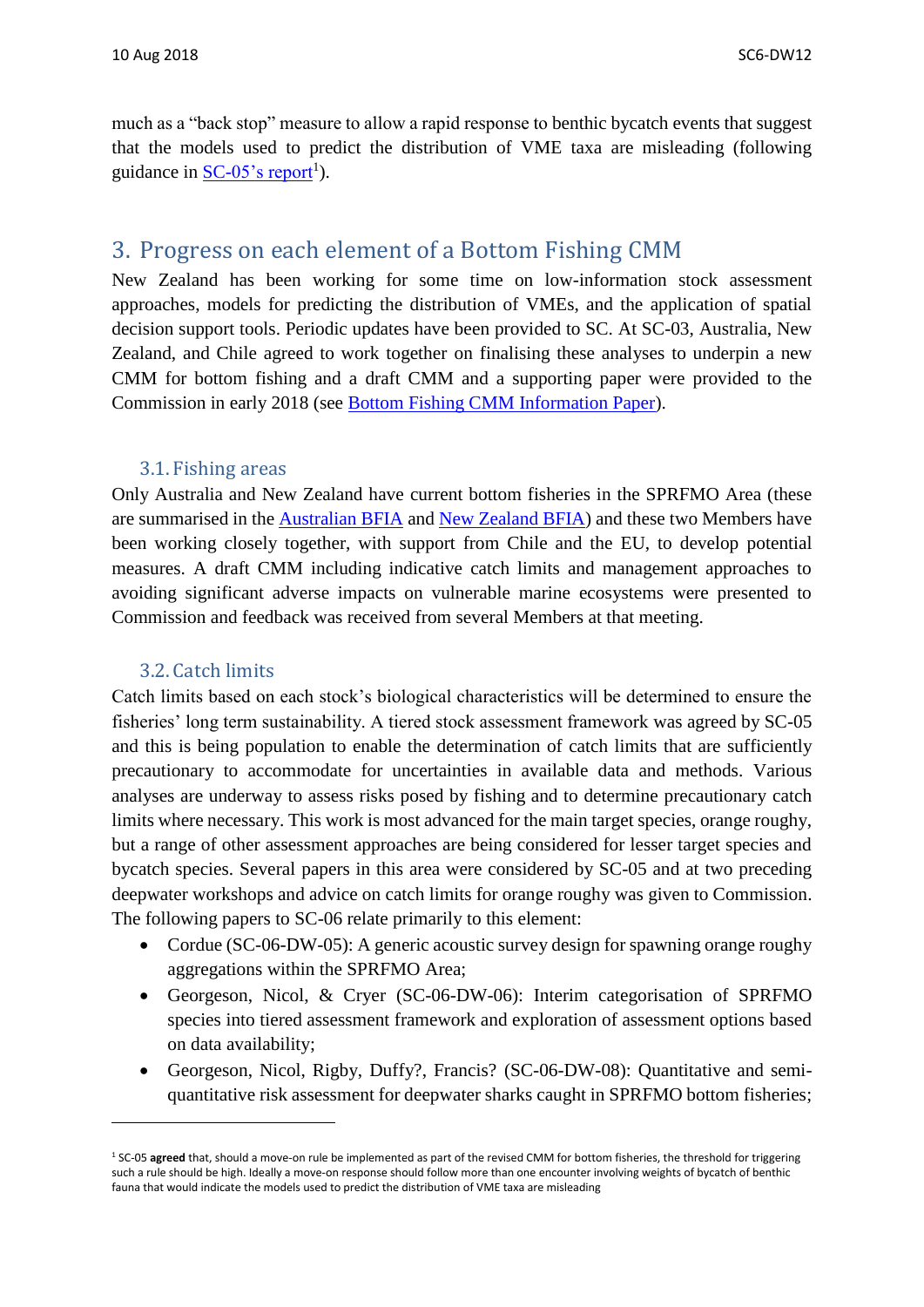• Georgeson, Nicol, & Cryer (SC-06-DW-07): Update on progress on PSA and SAFE ecological risk assessment for secondary teleosts in line and trawl fisheries;

#### 3.3.VME identification/mapping

Because biological information on deep-sea fauna in the SPRFMO Area is sparse, the known and likely distribution of vulnerable marine ecosystems (VMEs) has had to be estimated using predictive models. Such models have been under development for several years at a range of spatial scales. Habitat suitability models at the New Zealand regional scale are relatively mature and appear sufficiently reliable for use in designing management measures. Fine scale models (at the scale of individual seamounts or other features) would be superior, but have been developed only for the five features where appropriate data exist. SPRFMO-scale models have been found not to be reliable, mainly because of the poor bathymetric information outside of the New Zealand regional area. No new modelling papers were offered to SC-05 or are offered to SC-06 on this element because the work is considered sufficiently mature to underpin management advice. A review in 3–5 years' time should consider the model predictions in relation to any new data collected and it may be appropriate to update the models. Highly surprising benthic bycatch events (whether or not these involve a move-on response) could trigger an earlier review and the following paper relates primarily to this element:

• Geange & Cryer (SC-06-DW-14): Review of benthic sampling and bycatch data, including VME taxa, in SPRFMO bottom fisheries

#### 3.4. Spatial management – open (managed) and closed areas

A spatial management approach to bottom fisheries is anticipated and information on the location and amount of fisheries catch and the known and likely distribution of VMEs can be considered together in the design of such measures. Spatial decision support software can be used to integrate the information and explore the likely performance of different spatial management settings and areas to deliver on the objectives of the Convention. New Zealand has developed such an approach using the *Zonation* package for several years and, working closely with Australia, convened a series of stakeholder workshops to develop the understanding, capacity, and guidance to apply the software in the context of SPRFMO bottom trawl fisheries (mostly for orange roughy). The products of this workshop process were presented to SC-05 and to the Commission in early 2018 but further workshopping and consultation have been organised to "fine tune" the indicative spatial management boundaries in the draft CMM presented to Commission. It is hoped that some results of workshops held in August 2018 can be presented to SC-06. Feedback from SC-05 and Members at the Commission meeting suggested that the process used to develop the indicative spatial management boundaries using outputs from Zonation and other data layers was not widely understood so the following paper is offered to SC-06:

• Cryer, Geange, Bock (SC-06-DW-11): Methods of designing spatial management areas using outputs from Zonation.

New Zealand and Australia have agreed that bottom fishing methods with lesser impacts on VMEs than bottom trawling (bottom line methods and midwater trawling for bentho-pelagic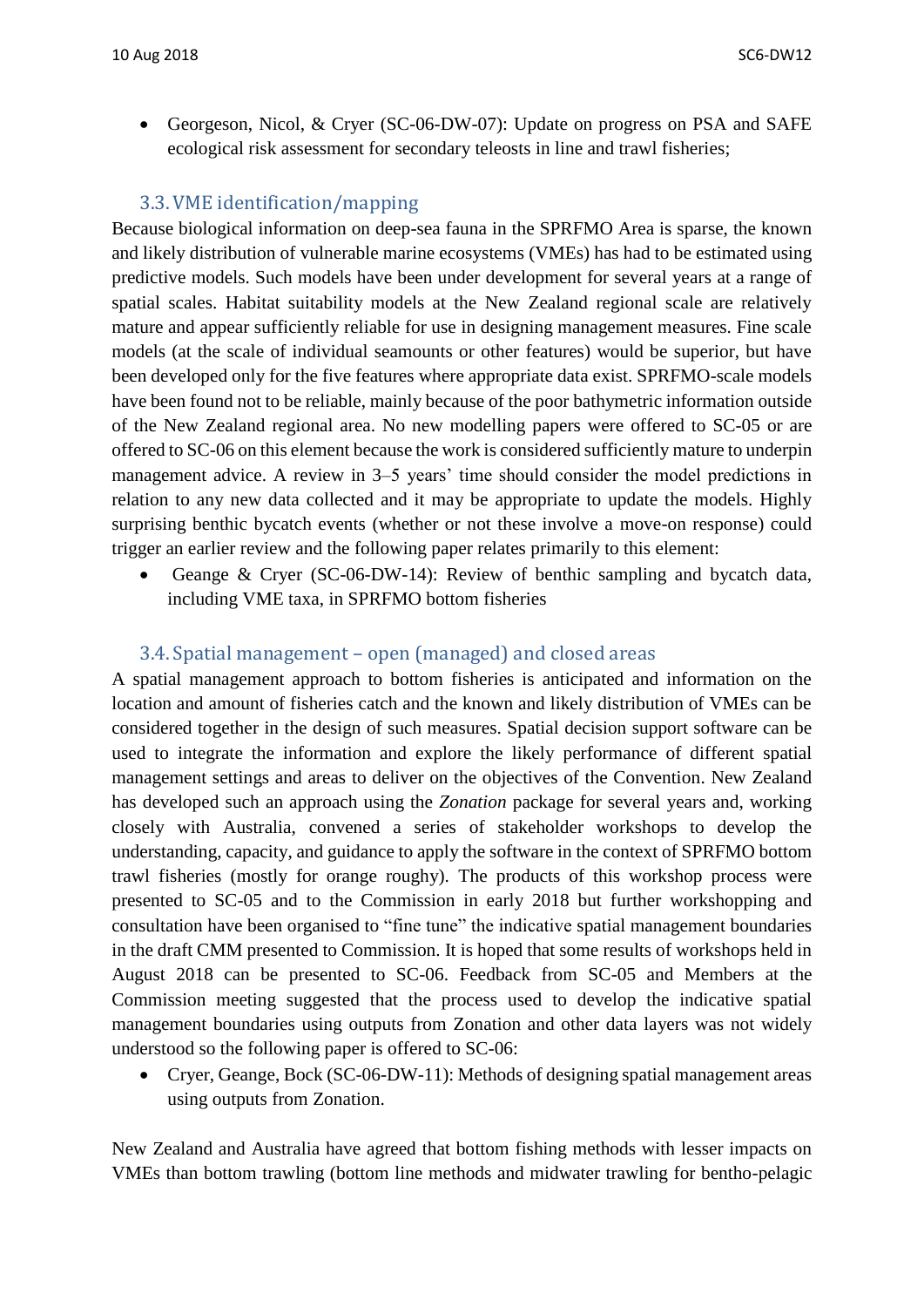species) are more appropriately dealt with outside the *Zonation* analyses. A method has been developed to assess the cumulative bottom impact of each method separately and in combination (this was accepted by SC-05) and this will guide the design of appropriate management measures for fisheries other than the orange roughy bottom trawl fishery. Pending the resolution of data issues, the following paper to SC-06 relates primarily to this element:

• Authors TBC (SC-06-DW-10): Cumulative bottom impact statistics for SPRFMO bottom trawl, midwater trawl, and bottom line methods;

#### 3.5. Encounter protocols for VMEs inside the managed areas

SC-05 agreed that, should a move-on rule be implemented as part of the revised CMM for bottom fisheries, the threshold for triggering such a rule should involve weights of benthic bycatch that indicate the models used to predict the distribution of VME taxa are misleading. New Zealand and Australia have worked together on identifying possible approaches to developing such thresholds. A formal quantitative approach based on the (predicted) distribution and density of VME taxa and their catchability in trawl gear cannot currently be supported by the available data and models. While such approaches are developed (probably over several years), a more pragmatic approach has been developed using the observed benthic bycatch data from New Zealand-flagged vessels over the last 11 years. Numerous ways of using these data have been discussed in technical working groups, and the results are summarised in the following paper to SC-06:

Geange & Cryer (SC-06-DW-09): Methods of deriving thresholds for VME encounter protocols for SPRFMO bottom fisheries.

#### 3.6.Upcoming work on the new measure

A draft new bottom fishing CMM was prepared for consideration by the Commission meeting in early 2018 and presented as an information paper. Substantial feedback was received from Members at that meeting and Australia and New Zealand have been working very closely together to use the existing and anticipated scientific results to finalise a new CMM for the 2019 Commission meeting in order to meet the objectives of the SPRFMO Convention. The scientific work has already been done, and is summarised in the sections above, but fine-tuning of the indicative spatial management areas and discussions on catch allocations will be completed between SC-06 and the deadline for papers to the Commission in 2019.